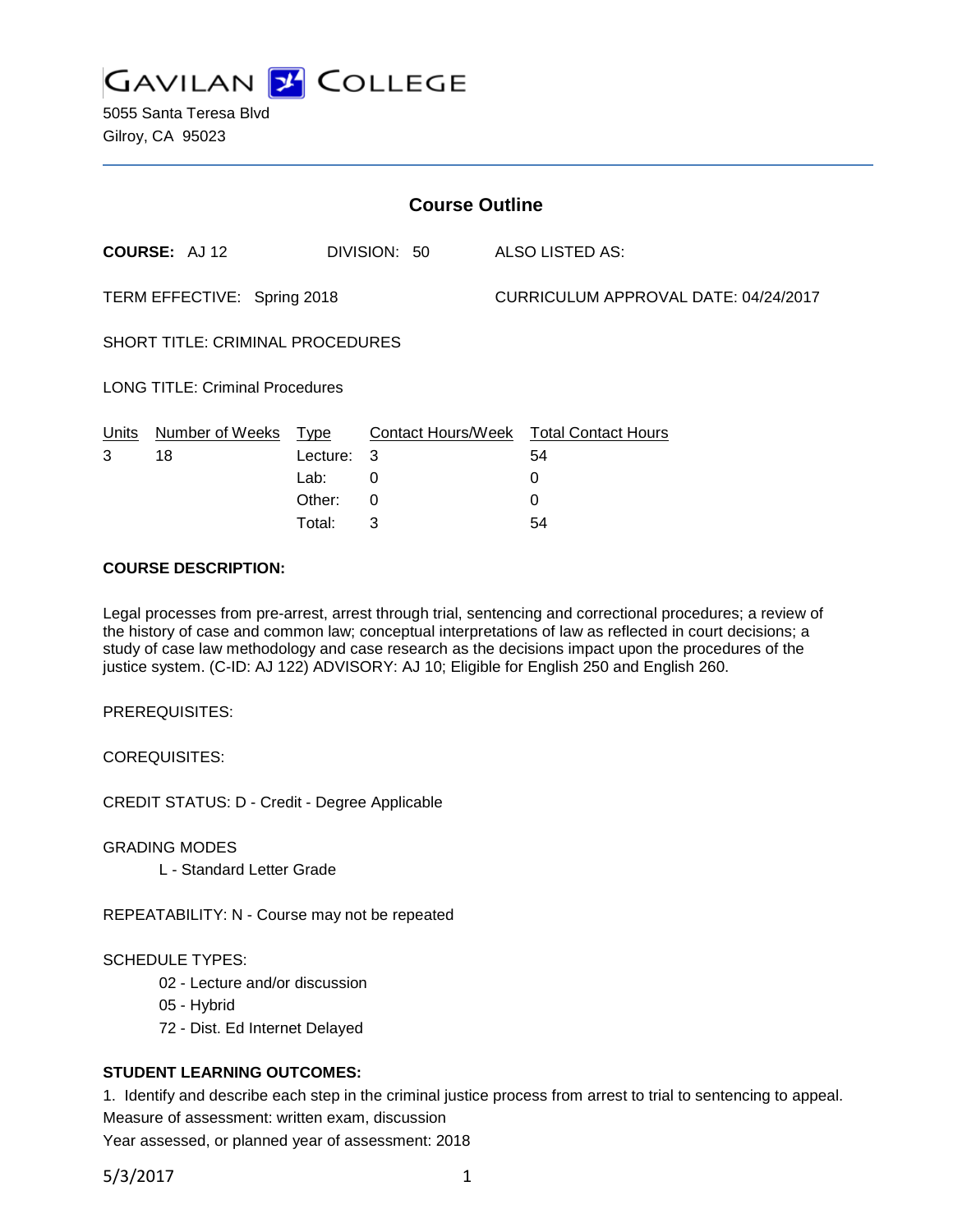Semester: Fall

2. Construct a criminal case within the parameters of current case law.

Measure of assessment: exam, role playing or practical exercise

Year assessed, or planned year of assessment: 2018

Semester: Fall

3. Identify and critically analyze the concepts of due process as found in the 6th, 8th, and 14th amendments, including right to counsel, bail, jury trial, and due process.

Measure of assessment: exam, role playing or practical exercise

Year assessed, or planned year of assessment: 2018

Semester: Fall

# **CONTENT, STUDENT PERFORMANCE OBJECTIVES, OUT-OF-CLASS ASSIGNMENTS**

Curriculum Approval Date: 04/24/2017

6 Hours

CONTENT: HISTORICAL DEVELOPMENT OF LAW AND THE JUSTICE SYSTEM.

Structure and process. Early development. Classifications. Systems. The Bill of Rights and the Fourteenth Amendment.

STUDENT PERFORMANCE OBJECTIVES (SPO): Explain the development of the modern jury system. Discuss the federal and state court systems. Distinguish between jurisdiction issues and venue issues. Describe the classifications of crimes and punishments. Explain the basic structure of the judicial system. Identify the differences between court rules and standards. Explain the various goals of the justice system. Explain the foundational concepts in criminal procedure. Discuss the relationship of the Bill of Rights and the 14th Amendment as it relates to the constitutional rights of the accused.

3 Hours

CONTENT: SEARCH AND SEIZURE. Quiz.

History and purpose. Exclusionary Rule. Fruits of the Poisonous Tree Doctrine. Protected areas of interests. Exceptions to the Fourth Amendment. Searches.

SPO: Discuss the purpose and application of the Exclusionary Rule. Explain the Fruits of the Poisonous Tree Doctrine. Define protected areas and interests. Explain the requirements for obtaining a search warrant. Identify the restrictions on inspections and regulatory searches. List the exceptions to the 4th Amendment. Explain the purpose for the 4th Amendment.

3 Hours

CONTENT: ARREST AND CUSTODY.

Arrests and warrants. Stop and frisk and other detentions. Territorial jurisdiction. Force. Miranda and its effect. Immunity.

SPO: Explain the requirements of a valid arrest. Discuss the issues involving stop and frisk. Describe the immunities from arrest. Illustrate the Miranda requirements. Discuss the issue of using force in making an arrest. Explain the concept of territorial jurisdiction to make an arrest. Identify and describe the booking process. Explain the protections granted an out-of-state witness.

3 Hours

CONTENT: INITIAL APPEARANCE. PRETRIAL PROCEEDINGS. Quiz.

Purpose. Complaint. Bail. Bounty hunters. Preliminary hearing and arraignment. Grand Jury. Grants of immunity for witnesses.

SPO: Describe the purpose of the initial appearance in court. Discuss the legal requirements of a complaint. Discuss the restrictions on bail. Explain the various pretrial release mechanisms. Discuss the problems with bounty hunters. Explain the consequences for conditions of bail or own recognizance. Explain the functions and purpose of the preliminary hearing. Explain the duties of and functions of the Grand Jury. Explain witness immunity. Explain what occurs at an arraignment. Explain the difference between a Grand Jury indictment and a complaint.

3 Hours

CONTENT: PLACE AND TIME OF TRIAL. Quiz.

Pretrial action. Competency to stand trial. Place of the trial. Time of the trial.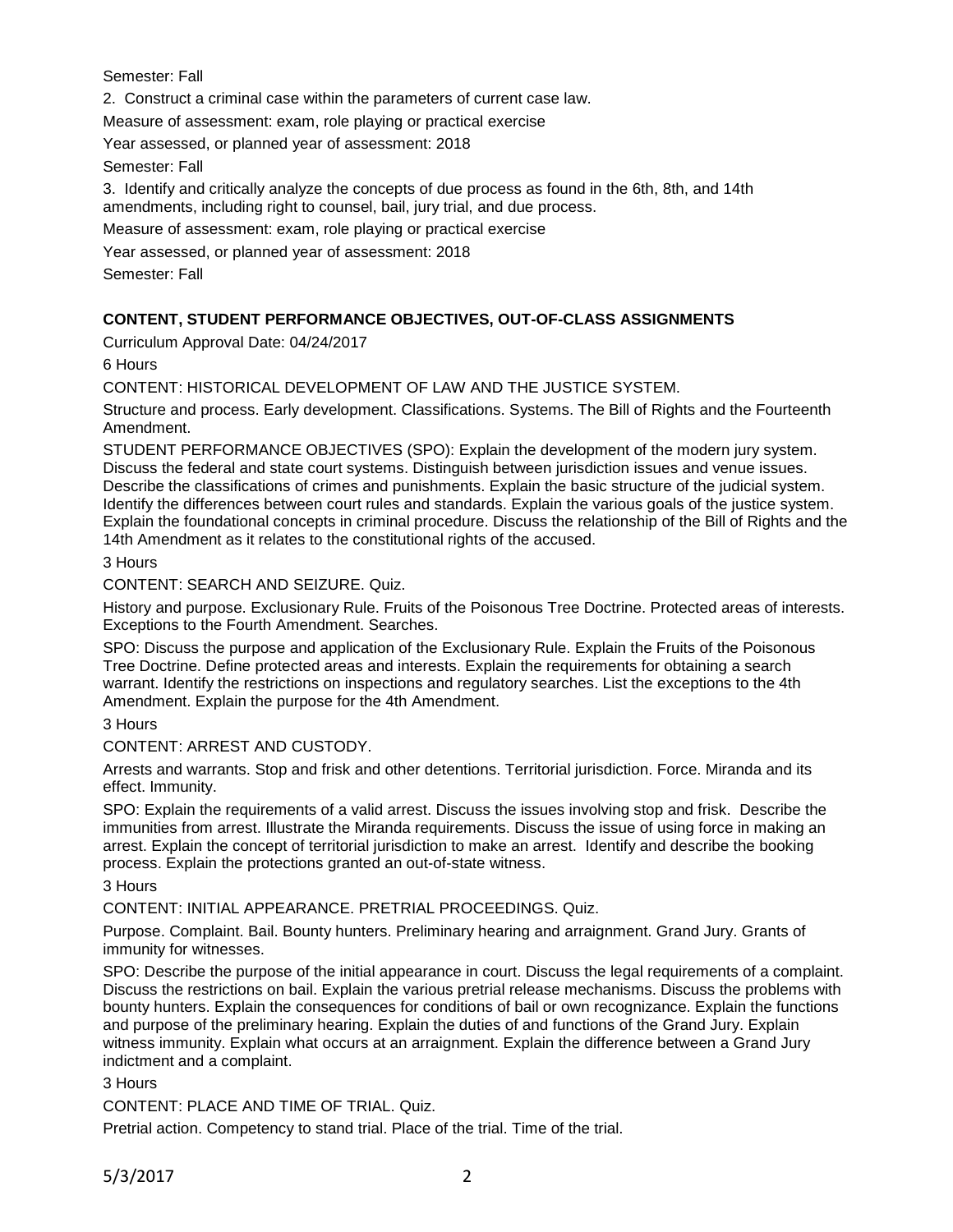SPO: Discuss the Constitutional requirements concerning venue. Explain why a defendant might request a change in venue. Explain the difference between insanity and competency. Discuss the 6th Amendment and the right to a speedy trial. Explain how the right to a speedy trial is related to the Statute of Limitations. Explain the issues a judge must consider when determining whether to grant a motion for a continuance. Discuss out-of-state incarceration and how it affects speedy trial issues.

3 Hours

CONTENT: TRIAL. Midterm.

Bench trial versus jury trial. Public trial.

SPO: Explain the differences between a bench trial and a jury trial. Discuss the right of the public to have access to attend a criminal trial. Identify what constitutes a public trial. Explain the defendants right to a jury trial. Define what constitutes a petty offense. Discuss laws and rules regarding the size of a jury.

3 Hours

CONTENT: CONFRONTATION AND ASSISTANCE OF COUNSEL.

Presence of the defendant at a trial. Right to counsel.

SPO: Describe the defendants right to be present at trial. Explain the defendants right to competent counsel. Explain when the state has the obligation to provide effective counsel. List the duties of a defense attorney. Distinguish between appointed counsel and retained counsel. Explain the right to self-representation. Define the role of standby counsel. Explain the test for effective assistance of counsel.

3 Hours

CONTENT: PRETRIAL MOTIONS, HEARNINGS, AND PLEA NEGOTIATIONS.

Pretrial right of discovery. Motion to suppress evidence. Motion to dismiss charges. Motion for continuance. Motion for severance of offenses. Motion for severance. Motion to determine competency. Pretrial conference. Plea negotiation.

SPO: Discuss the defendant's right to pretrial discovery. Explain the various motions. Explain the purpose of pretrial conferences. Explain the procedures for an alibi defense. Discuss reciprocal discovery. List and explain the issues in plea bargaining.

3 Hours

CONTENT: COURTROOM EVIDENCE.

Hearsay rule. Rulings on evidence. Judicial notice. Relevant evidence. Rape shield laws. Witnesses. Documents.

SPO: Explain what constitutes hearsay evidence. Describe the purposes of the Rules of Evidence. Identify the various rulings on evidence. Describe the concept of judicial notice. Demonstrate how documents and other evidence are introduced in court. Explain what constitutes relevant evidence. Describe how the concept of fairness relates to the admissibility of evidence. Explain the difference between lay and expert witnesses.

3 Hours

CONTENT: TRIAL: ROLES OF MAJOR PARTICIPANTS. JURY. Quiz.

Adversary system. Judge. Victim and perpetrator. Prosecutor. State Attorney General. Defense counsel. Clerk of the court. Bailiff. Court reporter. Court commissioner. A jury of one's peers. Jury panel or jury list. Exemption from jury duty. Challenging jurors for cause. Peremptory challenge. Alternate jurors. Sequestering the jury.

SPO: Explain the duties of the major participants in a criminal trial including: the judge, defense attorney, prosecutor, victim, bailiff, court reporter, clerk, and state attorney general. Explain the meaning of a jury of one's peers. Describe the qualifications to become a juror. Discuss voir dire, challenges for cause, and peremptory challenges. Explain the rationale behind the sequestering of a jury.

3 Hours

CONTENT: TRIAL PROCEDURE. INSTRUCTIONS AND DELIBERATION OF THE JURY.

Opening statements. Reasonable doubt. Witnesses. Subpoena. Examination of witnesses. Defense presentation. Rebuttal by the prosecution. Not guilty by reason of insanity. Closing arguments. Instructions to the jury. Deliberations.

SPO: Chart and describe the trial process from opening statements to deliberations, including: opening statements and direct and cross examination; the oath, presentation of witnesses and evidence, rebuttal witnesses and closing arguments; and jury instructions and deliberations.

3 Hours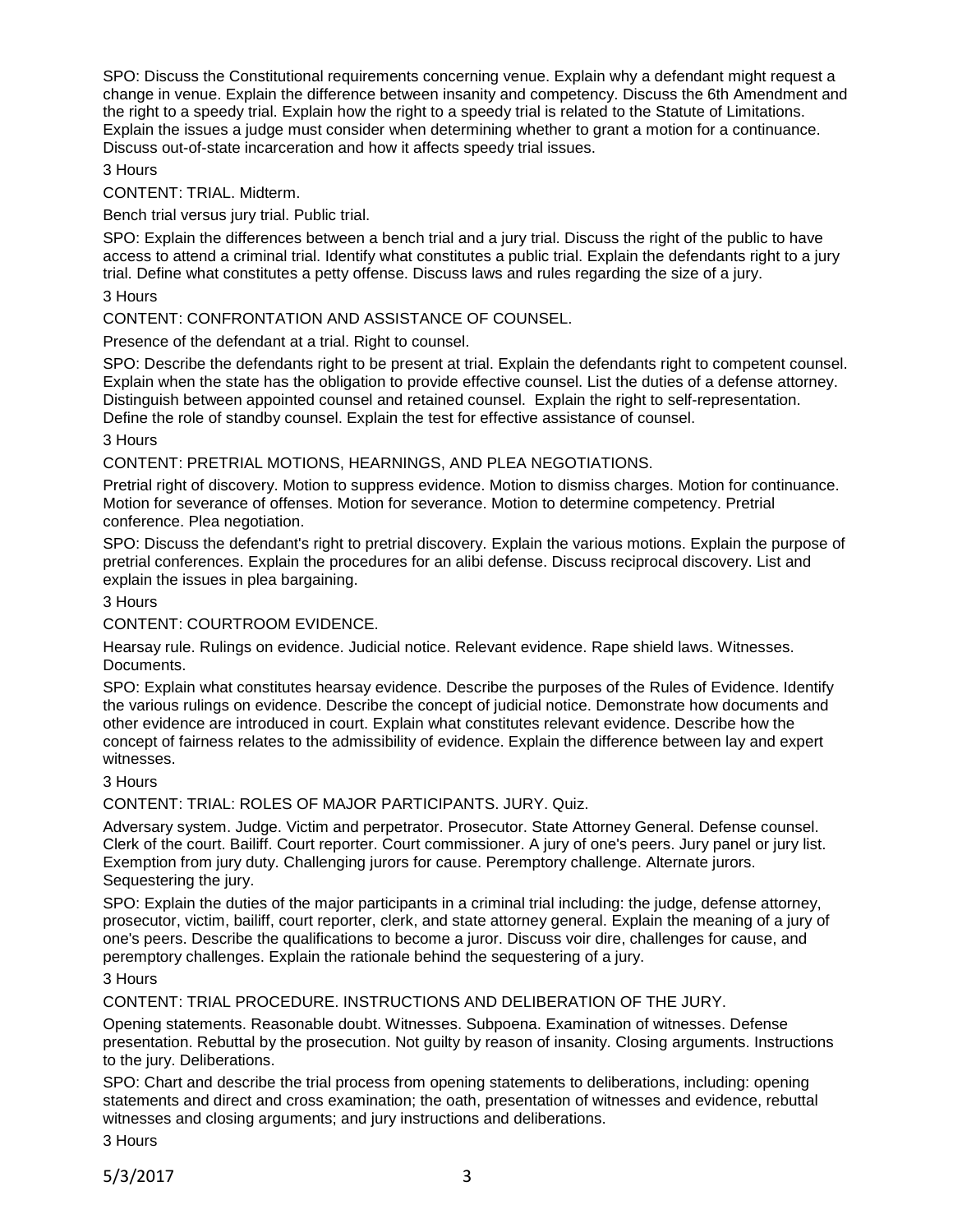CONTENT: THE VERDICT AND APPEALS. SENTENCING.

Verdict. Appeals. Appellant court citations. Types of sentencing and sentences. Death penalty. Fines.

SPO: Explain the meaning of a verdict. Discuss when a defendant is entitled to a mistrial. Discuss appeals, pronouncement of judgment, and sentencing procedures. Discuss pre-sentencing release. Define the various types of punishment and sentencing. Discuss the nature of probation. Define the concept of corrections/rehabilitation. Explain the use of suspended sentences, concurrent sentencing, and consecutive sentencing. Discuss the death penalty and the 8th Amendment.

3 Hours

CONTENT: COLLATERAL PROCEEDINGS. VICTIMS' RIGHTS. Quiz.

Extradition. Writs. Restitution. Compensation. Victim impact statements.

SPO: Explain extradition procedures. Explain the importance of habeas corpus. Discuss the Uniform Criminal Extradition Act. Explain the use of a writ of certiorari. Discuss restitution and victims' rights. Explain the significance of the witness impact statement. Describe the victim services available. 9 Hours

CONTENT: Group presentation case studies. Review for final. Analysis paper due.

SPO: Present and discuss a variety of case studies.

2 Hours

## **OUT OF CLASS ASSIGNMENTS:**

Required Outside Hours: 54

Assignment Description: OUT-OF-CLASS ASSIGNMENTS: Read chapters relating to topics and any handouts provided. Review material presented. Study for quizzes/midterm/final.

Required Outside Hours: 54

Assignment Description: OUT-OF-CLASS-ASSIGNMENTS: Case studies related to topics covered. OUT-OF-CLASS-ASSIGNMENTS: Criminal justice system analysis paper and group presentation case studies.

#### **METHODS OF INSTRUCTION:**

Lecture, discussion, multi-media presentations.

## **METHODS OF EVALUATION:**

Writing assignments Percent of total grade: 40.00 % Written Homework, Essay Exams, Term or Other Papers Objective examinations Percent of total grade: 60.00 % Multiple Choice, True/False, Matching Items, Completion

# **REPRESENTATIVE TEXTBOOKS:**

Cliff Roberson and Harvey Wallace. Procedures in the Justice System. Pearson,2016. Reading Level of Text, Grade: 12th Verified by: MS Word

#### **ARTICULATION and CERTIFICATE INFORMATION**

Associate Degree: CSU GE: IGETC: CSU TRANSFER: Transferable CSU, effective 198930 UC TRANSFER: Not Transferable